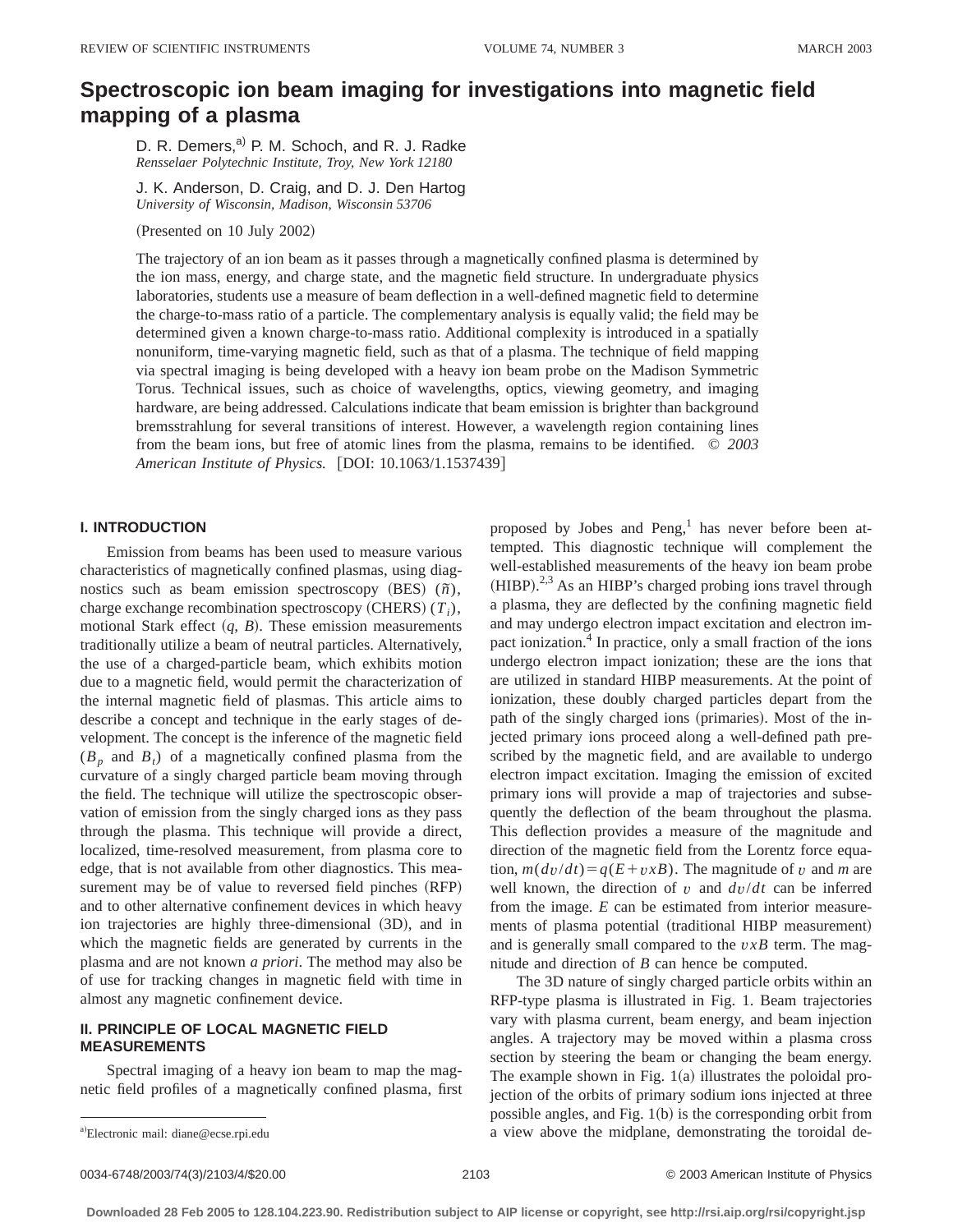

FIG. 1. The primary orbits of sodium ions injected at three possible angles.  $(a)$  The poloidal projection.  $(b)$  Viewed from above the midplane; the trajectories for one input angle but at beam energies of  $40$  (dotted),  $70$  (solid), and 90 (dashed) keV. (c) Poloidal cross section. (d) The orbits viewed from above.

flection. Alternatively, the primary ion energy can be changed to modify the trajectories. Shown in Figs.  $1(c)$  and  $1(d)$  are the trajectories for one input angle, but at beam energies of 40 (dotted), 70 (solid), and 90 (dashed) keV (poloidal and toroidal projections, respectively).

#### **III. TECHNIQUE AND FEASIBILITY OF SPECTROSCOPIC MEASUREMENT**

The success of this spectral imaging hinges on the ability to see the beam, and is largely dependent on two factors:  $(1)$ Will the beam emission intensity be strong enough for spectral imaging? and  $(2)$  Does the plasma have strong interfering spectral emission at the wavelengths of the probing ion lines?

A spectroscopic survey of the dominant emission lines from the Madison Symmetric Torus  $(MST)^5$  RFP plasmas show no strong emission lines from singly ionized Na, K, Rb, Cs, or Tl (ions traditionally used by HIBPs). It is still necessary to choose emission lines that are not in the vicinity of dominant plasma radiation. In addition, the background radiation in the vicinity of these ion wavelengths must be sufficiently low to obtain a significant signal-to-noise ratio for the imaging application. Advantageous features of the probing ions include the large number of spectral lines, the strong line intensities, and the high number of lines within narrow  $(\sim 10 \text{ nm})$  bandwidths. It is possible to simultaneously view groups of lines that will maximize the image intensity.

The intensity of the emission from the probing ion beam is highly dependent on the beam current density, which is related to the extracted beam current and the focus of the beam within the plasma. The present HIBP accelerating electrode configuration produces beams in the range of 20 to 100  $\mu$ A. The beam diameter measured approximately 0.5 m below the end of the accelerating column is on the order of 0.5 cm full width at half maximum. The resulting beam density is on the order of  $10^7 - 10^8$  cm<sup>-3</sup>. It is anticipated that a quadrupole lens will soon be added to the system, which will minimize the spread of the beam and maximize the density and localized emissivity along the trajectory line.

There are several other factors that influence the intensity of line emission from the beam ions. These include the energies/temperatures of the beam ions versus that of the plasma electrons, the variation in electron temperature and density along the ion orbit from the core to the edge, the attenuation of beam ions during transit, the fraction of ions that are ionized to higher charge states, and the fraction of ions that pass through the plasma without ionization or attenuation.

The dominant reaction channel for this spectral imaging application is expected to be electron impact excitation of the primary ions, while ionization, recombination, and others are relatively small. The following estimates indicate that the emission from the beam will be sufficiently bright for spectroscopic detection. As an example, we consider the emission from Na II (singly charged sodium ion), where collection of light is well suited at  $295 \pm 5$  nm. In this wavelength band, a standard 10-nm-wide interference filter will collect light from 25 transitions.<sup>6</sup> The NIST atomic databases, tabulated relative intensity information, give an estimate that 24% of the total Na II line radiated power is through this series of transitions. The rate of photons produced per unit volume is  $r = n_e n_i \langle \sigma v \rangle$ , where  $\sigma$  is the total cross section for electron impact excitation of the beam ions, *v* is the thermal speed of the plasma electrons (much greater than the speed of the beam ions), and  $n_e$  and  $n_i$  are the densities of the plasma electrons and beam ions, respectively. The background electron density in MST is on the order of  $10^{13}$  cm<sup>-3</sup>, and the beam ion density is approximately  $10^8$  cm<sup>-3</sup>. The total cross section for electron impact excitation is estimated from simple considerations; a lower bound is obtained using published values of the electron impact excitation cross section for the analogous set of transitions in neutral neon, which has the same electronic structure as Na II.<sup>7</sup> A conservative estimate is  $\sigma \sim 60 \times 10^{-20}$  cm<sup>2</sup> at  $T_e = 200$  eV (or  $v_{\text{the}} \sim 8$ )  $\times$  10<sup>8</sup> cm/s). The actual cross section for Na II is presumably higher because the positive ionic charge increases the likelihood of interaction with background electrons. All considered, the emissivity is expected to exceed 75 nW  $cm^{-3}$ . This emissivity is significantly stronger than the background bremsstrahlung and neutral deuterium  $(D, D_2)$  emission, which dominate the MST continuum.<sup>8</sup> A similar analysis of the cesium ion, which has a significantly larger cross section<sup>9</sup> than the sodium ion, results in a factor of 2 increase in the expected emissivity. Furthermore, there are several intense Cs II lines near 523 nm, a region free of impurity lines in MST.

Existing filtering techniques can be utilized to preclude contamination from the extremely bright deuterium lines (particularly  $D_{\alpha}$ ), which are several orders of magnitude brighter. Background emission increases by about an order of magnitude in the MST at the sawtooth crash. Imaging between these discrete events will further improve the signalto-noise ratio. Initial tests will use a spectrometer to verify and identify the lines of strongest intensity. The imaging will

**Downloaded 28 Feb 2005 to 128.104.223.90. Redistribution subject to AIP license or copyright, see http://rsi.aip.org/rsi/copyright.jsp**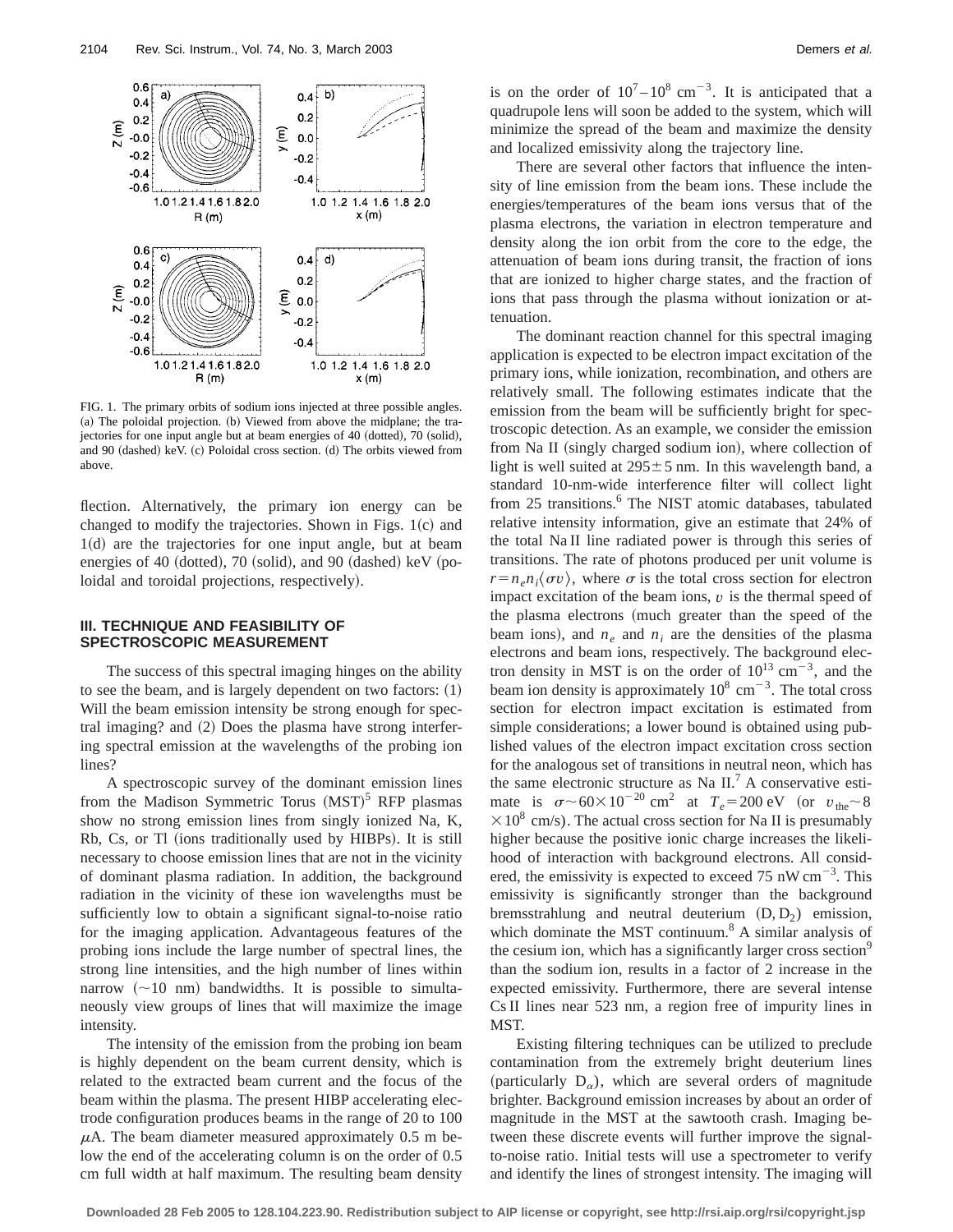

FIG. 2. The three-dimensional trajectory of the ion beam can be reconstructed from the beam's projection onto two image planes.

then utilize bandpass filters sensitive to the identified wavelengths.

### **IV. IMAGING THE BEAM TRAJECTORY**

The final system will image the primary beam with a CCD camera from two vantage points: one will acquire a poloidal projection of the beam trajectory, the other a toroidal projection. The spatial resolution of the camera and the resulting beam image are important for accurate field mapping. Although a camera has not yet been acquired, a survey of those suitable for the application suggests that the resolution of the image will be better than  $0.25 \text{ cm}^2$ . A camera that can acquire multiple images throughout a shot will be chosen. Images will be acquired continuously throughout the plasma discharge, producing a time history of the plasma trajectory and thus of the magnetic field structure.

During the multiviewpoint phase of development, it will be a challenge to spatially align the images. Accurate camera calibration is required to compute precise 3D trajectories, and the placement of fiducial marks within the MST chamber may be beneficial for the initial calibration. MST wall elements may also serve as landmarks if they exist in fortuitous locations. If necessary, the images can be projectively warped to bring the fiducials in line with a prior model of the MST.<sup>10</sup> With the positions of the cameras accurately determined, the 3D trajectory of the ion beam can be reconstructed from the projection of the beam onto two image planes.11 Figure 2 illustrates the process, assuming ideal perspective-projection cameras. The projection of the ion trace onto the image plane of the left-hand camera (here, a wavy line) induces a two-dimensional (2D) surface in 3D space on which the ion beam is constrained to lie. The projection of the beam onto the second camera (here, a rooftop shape) induces another such surface. In the general case, these two surfaces will intersect in a one-dimensional path through 3D space. Only one beam trajectory is consistent with both projections, represented here by a thick white line.

The consistency of the local magnetic field measurement may be evaluated by combining the techniques described in Sec. II, Fig. 1. The beam energy and injection angle can be varied over the course of many shots. The beam energy can only be changed on a shot-to-shot basis. Thus, during one shot, the beam energy will be fixed and the injection angle will be scanned. The process of incrementing the beam en-



FIG. 3. A cross-sectional view of the HIBP installed on MST.

ergy and scanning the injection angle will be repeated over many shots. The curvature of the beam during the various shots will differ due to the different ion velocity vectors, but the sampling will cross the same regions. The consistency check inherent in this technique is that the local measurements should be the same for the different ion energies.

Additionally, the plots in Fig. 1 serve to illustrate that constraining the magnetic equilibrium via the position of the primary orbit on the opposing wall would be impractical due to the vast area of the wall that is impacted by primary ions. While this technical challenge could be overcome, the information provided is much more limited than that provided by the trajectory image. This wall imaging technique may be used in parallel with beam imaging, but at strategically selected wall locations.

## **V. EXPERIMENTAL SETUP AND PLANS**

An  $HIBP<sup>12,13</sup>$  is in operation on the MST. MST has a major radius of 1.5 m, a minor radius of 0.52 m, and an inner machine surface of aluminum with some graphite and ceramic protection tiles. Typical MST plasmas are in the range of  $I_p = 200 - 500 \text{ kA}$ ,  $n_e = 0.5 - 1.5 \times 10^{13} \text{ cm}^{-3}$ , and  $T_e$  $<$ 1 keV. The background gas is deuterium.

The HIBP on the MST is designed to operate with beam energies of up to 200 keV, but most commonly operates with energies less than 90 keV. A singly charged ion beam is injected into a discharge, which typically lasts on the order of 60 ms. Electrostatic steering plates within the primary (injection) beam line are capable of injecting a beam with deflections of  $\pm 20^{\circ}$  in the poloidal direction and  $\pm 5^{\circ}$  in the toroidal direction.<sup>14</sup> It is with these sweep plates that the beam is scanned across a portion of the plasma cross section during a shot. Figure 3 is a cross-sectional image of the HIBP installed on the MST.

This machine and diagnostic pairing are well-suited for the development of this beam imaging technique for the following reasons. (1) The comparable magnitudes of the RFP's toroidal and poloidal magnetic fields cause the probing ion trajectories to undergo both significant poloidal and toroidal deflection. The 3D nature of the orbit presents an interesting opportunity for multiviewpoint imaging and 3D field mapping. (2) A variety of poloidally and toroidally displaced ports are available for beam imaging.  $(3)$  A large fraction of